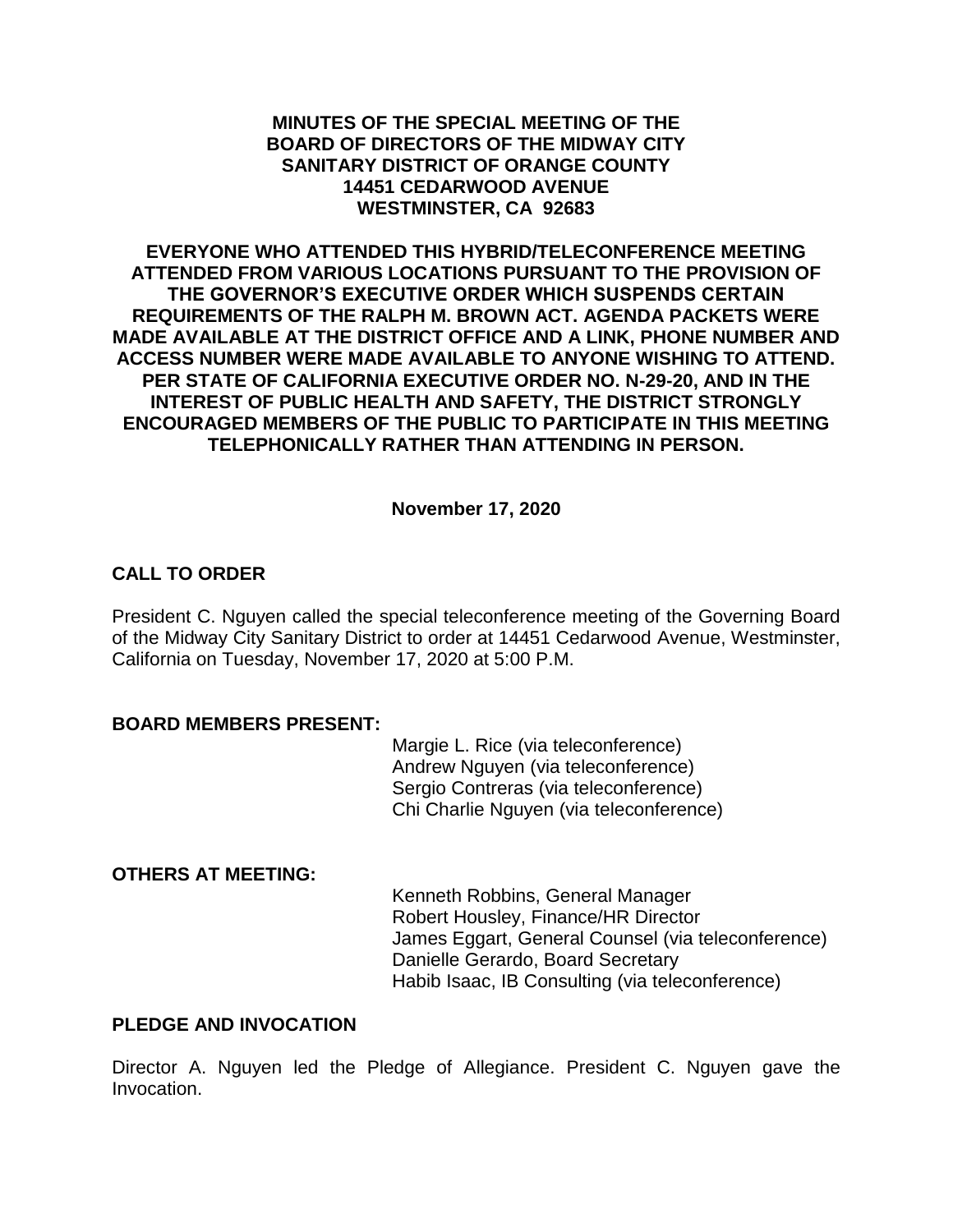## **PUBLIC COMMENTS**

None

# **APPROVAL OF THE MINUTES OF THE SPECIAL MEETING OF NOV. 3, 2020** *(Roll Call Vote)*

A motion was made by Director A. Nguyen, seconded by Director M. Rice, to approve the minutes of the special meeting of November 3, 2020. The motion was approved by the following 4-0 roll call vote:

AYES: S. Contreras, A. Nguyen, C. Nguyen and M. Rice NAYS: ABSTAIN: ABSENT:

#### **APPROVAL OF EXPENDITURES**

A. Demands in the amount of \$ 770,426.19 *(Roll Call Vote)*

|                 |                   | CK # Date AMOUNT     | <b>VENDOR</b>                                  | <b>MEMO</b>                                                                             |
|-----------------|-------------------|----------------------|------------------------------------------------|-----------------------------------------------------------------------------------------|
|                 |                   |                      |                                                |                                                                                         |
|                 |                   |                      | CHECKS:                                        |                                                                                         |
| $\overline{2}$  | $11899$ $11/3$ \$ |                      | 1,020.00 Ayala's Car Wash                      | Fleet wash 10/26, 10/29                                                                 |
| 3               | $11900$ 11/3      | -\$                  | 35,874.79 Bodyworks Equipment, Inc.            | (Bulky truck) bin attachment for front loader                                           |
| $\overline{4}$  | $11901$ $11/3$ \$ | 261.41 Cintas        |                                                | Uniform Services for 10/29                                                              |
| 5               | $11902$ $11/3$ \$ |                      | 47.00 County of Orange-Treasurer-Tax Collector | Emergency radio in copier room 10/1/20-12/31/20 (Quarterly Fee)                         |
| 6               | $11903$ $11/3$ \$ | 1.267.41             | <b>Daniels Tire Service</b>                    | (3) Restock new front tires for Solid Waste trucks                                      |
| 7               | $11904$ $11/3$ \$ |                      | 746.74 Merchants Building Maintenance, LLC     | Janitorial Services for November 2020                                                   |
| 8               | $11905$   11/3    | \$                   | 26,764.54 Otto Environmental Systems NA, Inc.  | (504) 95 Gallon Blue Carts-Re-stock                                                     |
| 9               | $11906$ 11/3      | $\mathfrak{L}$       | 34,400.00 Rengel + Company Architects, Inc.    | Architectural Services for Building Project                                             |
| 10              | $11907$ 11/3      | \$                   | 609.00 Snap-On Tools                           | Replacement tools for sewer crew NG-16 & S-1                                            |
| $\overline{11}$ | $11908$   11/3    | -\$                  | 252.91 SoCal Auto & Truck Parts, Inc           | Restock supplies brake parts cleaner & Clean-R-Carb                                     |
| 12              | $11909$ 11/3      | \$                   | 4.999.46 Southern California Edison            | District Offices, CNG Station and Lift Stations for October 2020                        |
| 13              | $11910$ 11/3      | $\mathbf{\hat{S}}$   | 3.168.00 Slater Bros Market #27                | (33) \$100 Stater Bros Gift Cards for employee recognition for the holidays             |
| 14              | $11911$ 11/3      | -\$                  | 300.00 Digital Deployment                      | Website Monthly Member Fee: November 2020                                               |
| 15              | $11912$ 11/3      | $\mathfrak{L}$       | 3.521.31 TEC of California. Inc.               | Restock fuses, hub assembly, airbrake dryer & replacement pedal accelerator for NG-2    |
| 16              | $11913$ $11/3$ \$ |                      | 108.83 TrucPar Company                         | Restock hose clamps for trucks                                                          |
| 17              | $11914$ $11/3$ \$ |                      | 46.30 Underground Service Alert/SC             | (22) New Tickets for OCT 2020 & Monthly Fee                                             |
| 18              | $11915$   11/3    | -\$                  | 4,143.11 US Bank Corporate Payment Systems     | <b>District Credit Cards</b>                                                            |
| 19              | $11916$ 11/3      | \$                   | 388,900.11 <b>TEC of California, Inc.</b>      | 2019 Mack Truck Front Loader (Solid Waste)                                              |
| 20              | $11917$ 11/9      | $\mathfrak{L}$       | 780.00 Ayala's Car Wash                        | Fleet wash 11/2, 11/5                                                                   |
| 21              | $11918$ 11/9      | \$                   | 1,171.52 Wex Bank (Chevron)                    | Fuel Credit Card for October 2020                                                       |
| 22              | $11919$ 11/9      | 261.41 Cintas<br>-\$ |                                                | Uniform Services for 11/5                                                               |
| 23              | 11920 11/9        | -\$                  | 107.218.43 CR Transfer                         | Residential Waste and Organic Tonnage Fees 10/15/20 through 10/30/20                    |
| 24              | $11921$ 11/9      | -\$                  | 3.518.37 Daniels Tire Service                  | (16) Restock new tires for Solid Waste trucks                                           |
| 25              | 11922 11/9        | \$                   | 607.10 Golden Bell Products                    | (1) 55-Gallon Super Butyl for Restock                                                   |
| 26              | $11923$ 11/9      | -\$                  | 5,921.25 Jaycox Construction CNG               | Rear seal repair service for CNG station                                                |
| 27              | 11924 11/9        | \$                   | 38,936.70 Orange County Sanitation District    | Permit Fees October-2020                                                                |
| 28              | $11925$ 11/9      | \$                   | 934.00 Mobile Relay Associates                 | 2-way radio for new front loader NG-17                                                  |
| 29              | 11926 11/9        | -\$                  | 2,175.00 Safety Research Consultants           | 4-Hour Driver's Safety Training on 10/24/2019                                           |
| 30              | $11927$ 11/9      | \$                   | 2.490.60 TEC of California. Inc.               | Cummins engine adaptor cable, restock brake pads, hub caps, rotars and seals for trucks |
| 31              | 11928 11/9        | \$                   | 1,545.88 TrucPar Company                       | Restock hydraulic fittings for Solid Waste trucks                                       |
| 32              | 11929 11/9        | \$                   | 967.00 TSP Printing                            | Restock DOT driver inspection report books                                              |
| 33              |                   | 672,958.18           | <b>CHECKS SUBTOTAL</b>                         |                                                                                         |
| 34              |                   |                      |                                                |                                                                                         |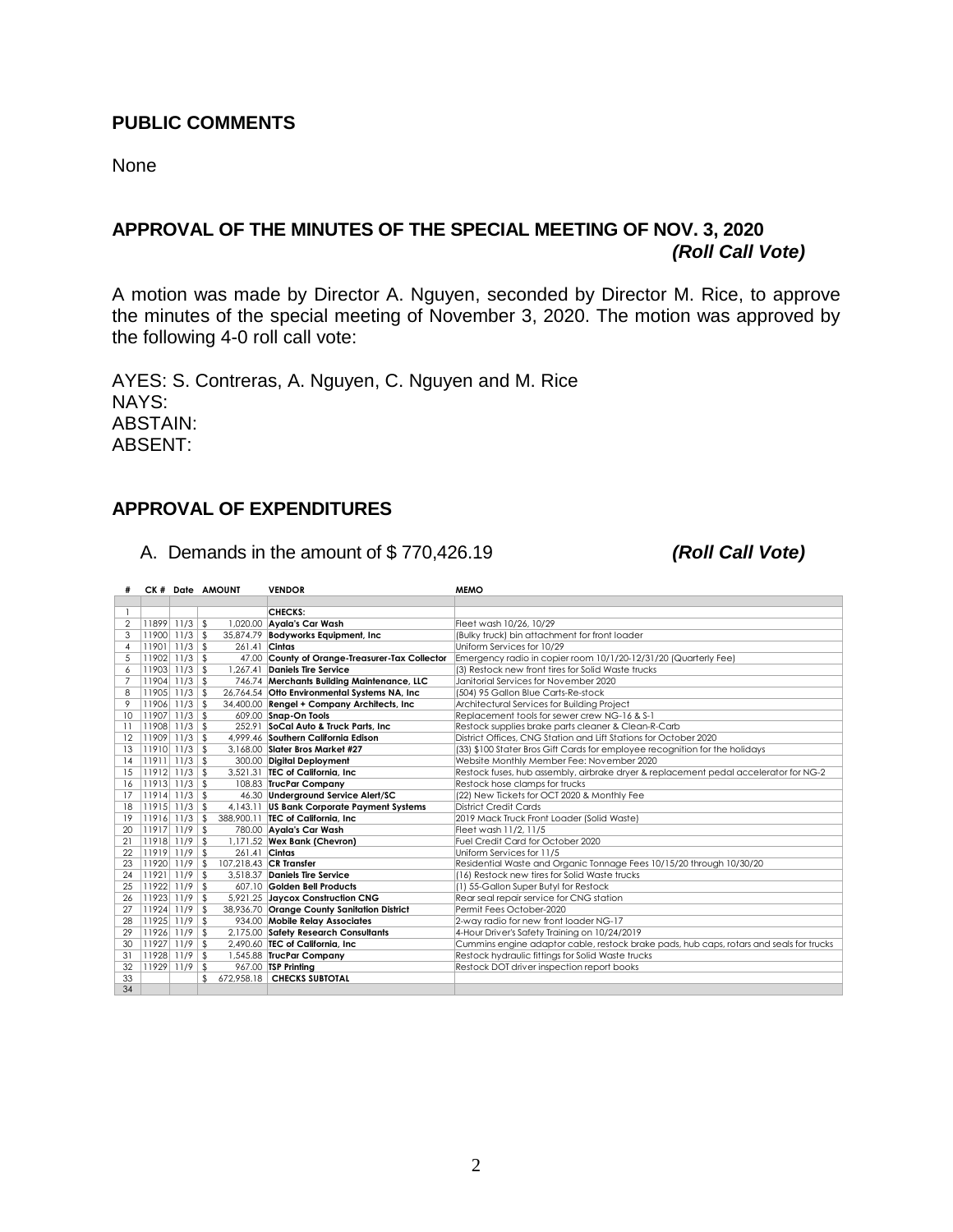| 34 |            |               |                           |                                                                          |                                                               |
|----|------------|---------------|---------------------------|--------------------------------------------------------------------------|---------------------------------------------------------------|
| 35 |            |               |                           | <b>PAYROLL</b>                                                           |                                                               |
| 36 |            | $ACH$ 11/3 \$ | 73,192.13 <b>Paychex</b>  |                                                                          | Employee Payroll - Checks, Taxes, & Direct Deposits           |
| 37 | <b>ACH</b> | $11/4$ \$     |                           | 2.366.18 Nationwide Retirement Solutions                                 | 457 Deferred Compensation (100% Paid By Employees)            |
| 38 | ACH        | $11/4$ \$     |                           | 560.00 Nationwide Retirement Solutions                                   | 457 Roth (100% Paid By Employees)                             |
| 39 | ACH        | 11/4          | l \$                      | 1,000,00 Nationwide Retirement Solutions                                 | 457 Catch Up                                                  |
| 40 | <b>ACH</b> | $11/6$ \$     |                           | 4,225.90 <b>Paychex</b>                                                  | Board of Directors Payroll - Checks, Taxes, & Direct Deposits |
| 41 | ACH        | $11/6$ \$     |                           | 323.63 Nationwide Retirement Solutions                                   | 457 Deferred Compensation (100% Paid By Board of Directors)   |
| 42 |            |               | \$                        | 81.667.84 ACH TRANSFERS SUBTOTAL                                         |                                                               |
| 43 |            |               |                           |                                                                          |                                                               |
| 44 |            |               |                           | <b>ACH PAYMENTS</b>                                                      |                                                               |
| 45 | ACH        | 11/1          | - \$<br>15,800.17 CalPERS |                                                                          | Retirement Contributions for 10/19/2020-11/01/2020            |
| 46 |            |               | £.                        | 15,800.17 ACH TRANSFERS SUBTOTAL                                         |                                                               |
| 47 |            |               |                           |                                                                          |                                                               |
| 48 |            |               | £.                        | 770,426.19 TOTAL EXPENDITURES (HANDCUT, REGULAR, PAYROLL, ACH TRANSFERS) |                                                               |
| 49 |            |               |                           |                                                                          |                                                               |
| 50 |            |               |                           | <b>BANK TRANSFERS</b>                                                    |                                                               |
| 51 | UB         | 11/2          |                           | \$150,000.00 Transfer Funds from LAIF to UB Checking Account             |                                                               |
| 52 | UB         | 11/3          |                           | \$300,000.00 Transfer Funds from LAIF to UB Checking Account             |                                                               |
| 53 | UB         | 11/3          |                           | \$389,000.00 Transfer Funds from LAIF to UB Checking Account             |                                                               |

A motion was made by Director M. Rice, seconded by Director S. Contreras, to approve the expenditures in the amount of \$770,426.19. The motion was approved by the following 4-0 roll call vote:

AYES: S. Contreras, A. Nguyen, C. Nguyen and M. Rice NAYS: ABSTAIN: ABSENT: **REPORTS**

#### **Report of President**

President C. Nguyen thanked everyone for their support during the elections and stated that he was looking forward to working with everyone for the next four years.

#### **Report of General Manager**

GM K. Robbins reported that this Saturday, November 21, 2020 was the District's last cleanup of the year being held at Buckingham Park starting at 8 A.M.

## **Report from the Orange County Sanitation (OCSD) Meeting on Nov. 10, 2020**

Director A. Nguyen reported that OCSD had already demolished three buildings across the street to make way for their new building which is estimated to be completed in the fall of 2022. He also reported that five Directors were being replaced, he was provided with a comprehensive annual financial report, an audit was reportedly done, and OCSD's net worth was reported to be approximately \$2.5 billion.

## **CONSENT CALENDAR**

A. Approve and File the Treasurer's Investment Report for October 2020

B. Approve the October 2020 Financial Reports and Budget Review for the Period of July 1, 2020 through October 30, 2020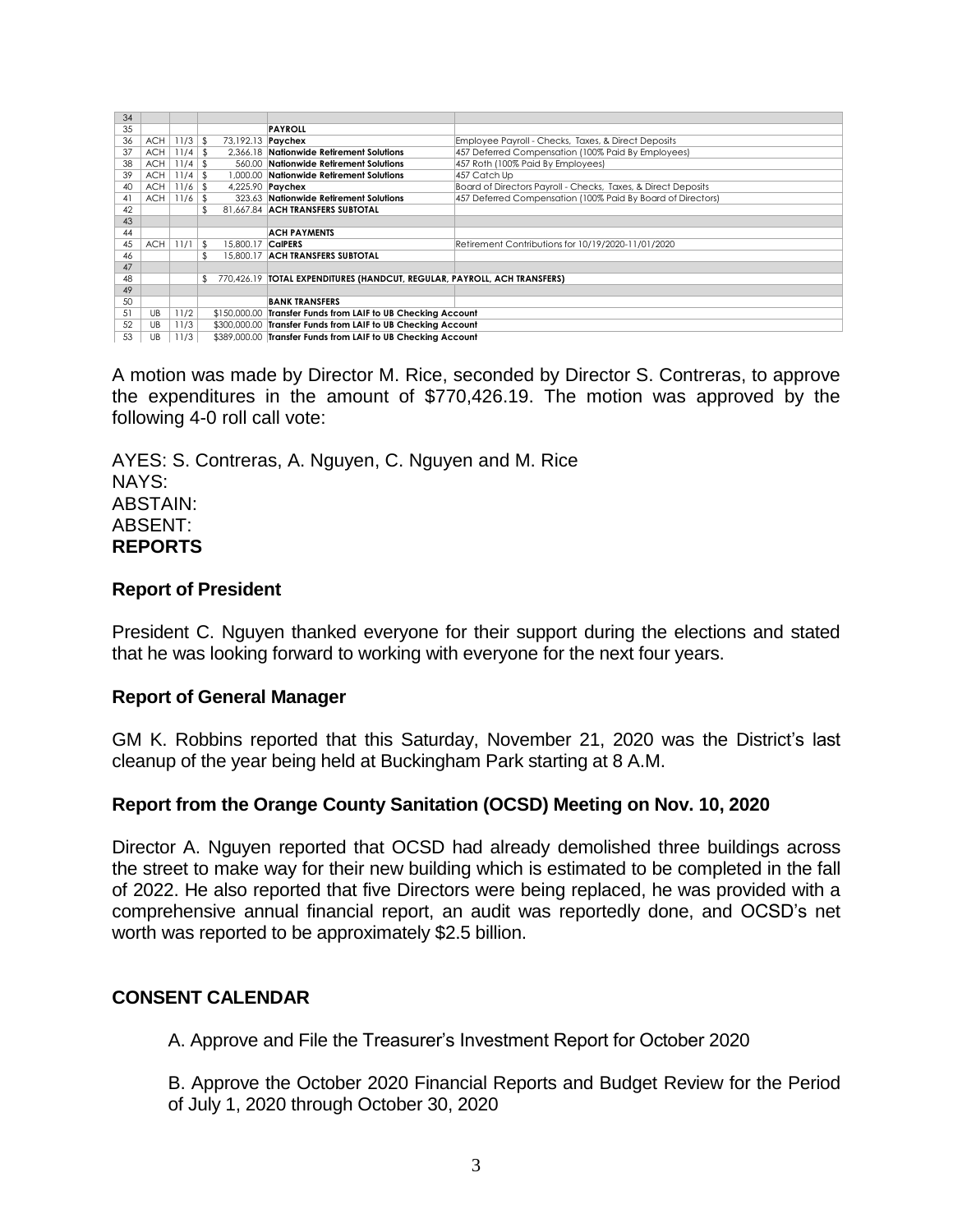A motion was made by Director A. Nguyen, seconded by Director M. Rice, to approve the Consent Calendar. The motion was approved by the following 4-0 roll call vote:

AYES: S. Contreras, A. Nguyen, C. Nguyen and M. Rice NAYS: ABSTAIN: ABSENT:

## **OLD BUSINESS**

None

#### **NEW BUSINESS**

A. Consider the Proposals Received and Select a Consultant to Prepare a Cost of Service Rate Study to Evaluate and Provide Recommendations Regarding the District's Fees and Rate Structures for Sewer Services and Residential Solid Waste Services *(Roll Call Vote)*

Finance/HR Director R. Housley stated that there was a change in the recommendation. After receiving multiple proposals, two agencies were the best fit as candidates for the District – IB Consulting and HF&H Consultants. HF&H is a large company known for their strength in solid waste. Their references came back good and upon evaluation, the point system put them at the top. However, after the staff report was done and the agenda went out, the evaluations continued to come in to the District regarding IB Consulting and those, along with the fact that IB Consulting has a partner that does waste characterization studies, moved them to the top.

GM K. Robbins confirmed that he felt that IB Consulting would be a good fit due to the possible waste characterization study since the District's tonnage had been down recently according to CR&R.

Finance/HR Director R. Housley pointed out that Habib Isaac and his partner Andrea Boehling from IB Consulting both had previously worked for Raftelis and Willdan for many years and that IB Consulting President, David Davis had worked for HF&H and handled the solid waste side of things at IB Consulting.

Habib Isaac stated that his firm was formed last year and that he and his partner had worked together for 9 years. He stated that IB Consulting focused on water, waste water and solid waste and that they keep the work they take on manageable in order to give attention to each project.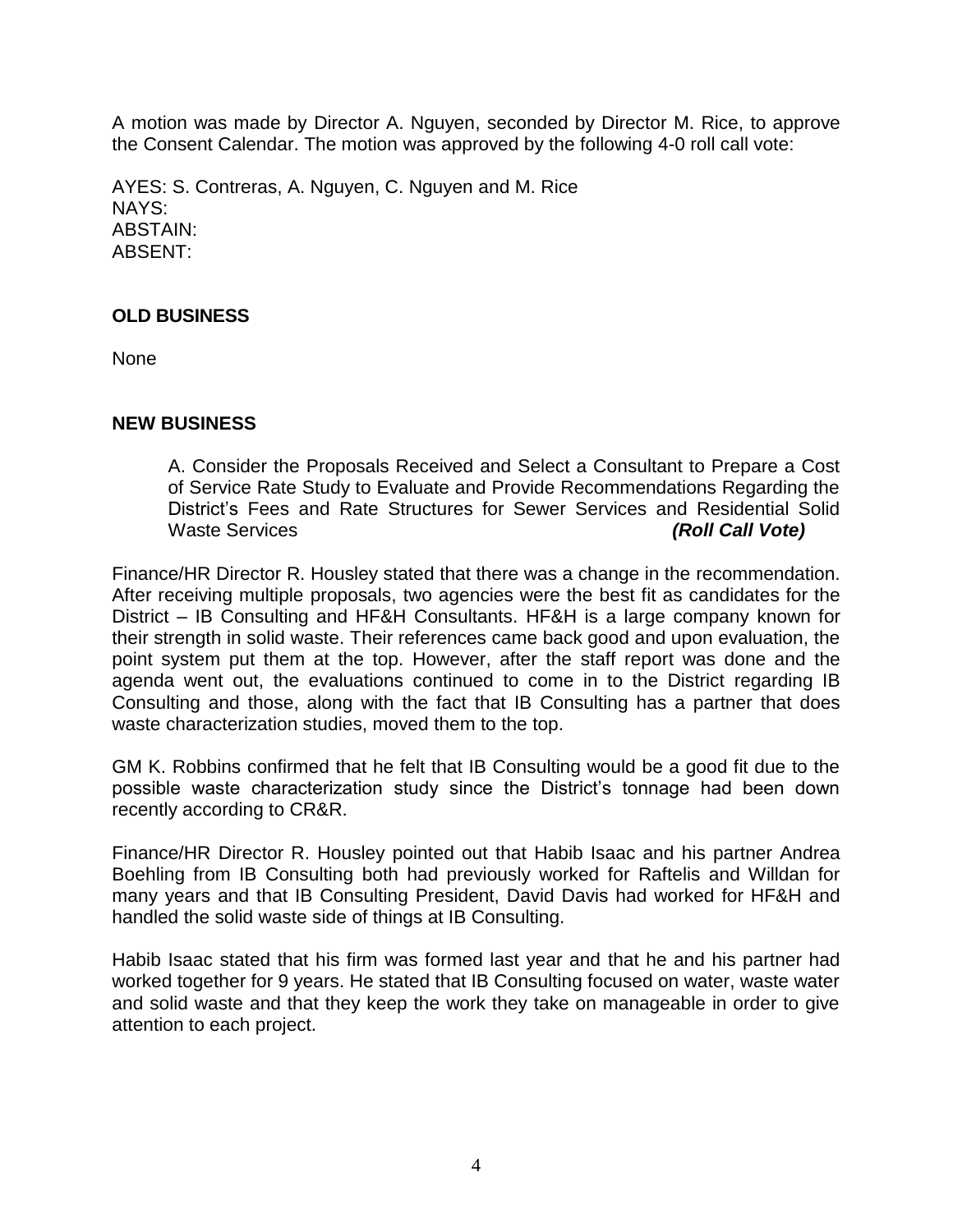A report of a summary of Staff's recommendation was provided and considered by the Board. A motion was made by President C. Nguyen, seconded by Director M. Rice, to approve of the new staff recommendation and go with IB Consulting as the District's consultant to prepare a cost of service rate study to evaluate and to provide recommendations regarding the District's fees and rate structures for sewer services and residential solid waste services. The motion was approved by the following 4-0 roll call vote:

AYES: S. Contreras, A. Nguyen, C. Nguyen and M. Rice NAYS: ABSTAIN: ABSENT:

> B. Receive and File the California Employers' Retiree Benefit Trust (CERBT) and California Employers' Pension Prefunding Trust (CEPPT) Annual Account Update *(Roll Call Vote)*

Finance/HR Director R. Housley stated that staff has a meeting or conference call with the trust program that handles the District's CERBT and CEPPT (the District's health and retirement trust accounts) annually and then puts it on the agenda for the Board to review. He pointed out that the CERBT account summary (trust for retiree health benefits) which was as of November 6, 2020, was started in 2010, that the District had contributed a little over \$4.3 million to date and that the investment earnings were \$2.1 million for a total asset of \$6.1 million. The CEPPT account summary (trust retirement account) was started just last year with a little over \$2.6 million and is now at \$2.8 million. He stated that it was a good decision by the Board to join both of these trust accounts.

A report of a summary of Staff's recommendation was provided and considered by the Board. A motion was made by President C. Nguyen, seconded by Director A. Nguyen to approve the staff recommendation to receive and file the CERBT and CEPPT annual account update. The motion was approved by the following 4-0 roll call vote:

AYES: S. Contreras, A. Nguyen, C. Nguyen and M. Rice NAYS: ABSTAIN: ABSENT:

> C. Discuss and Consider Changing the Midway City Sanitary District's Regularly Scheduled Board Meeting on Tuesday, December 1, 2020 at 5:30 P.M. to a Special Teleconference Meeting at 5 P.M. due to the COVID-19 Pandemic *(Roll Call Vote)*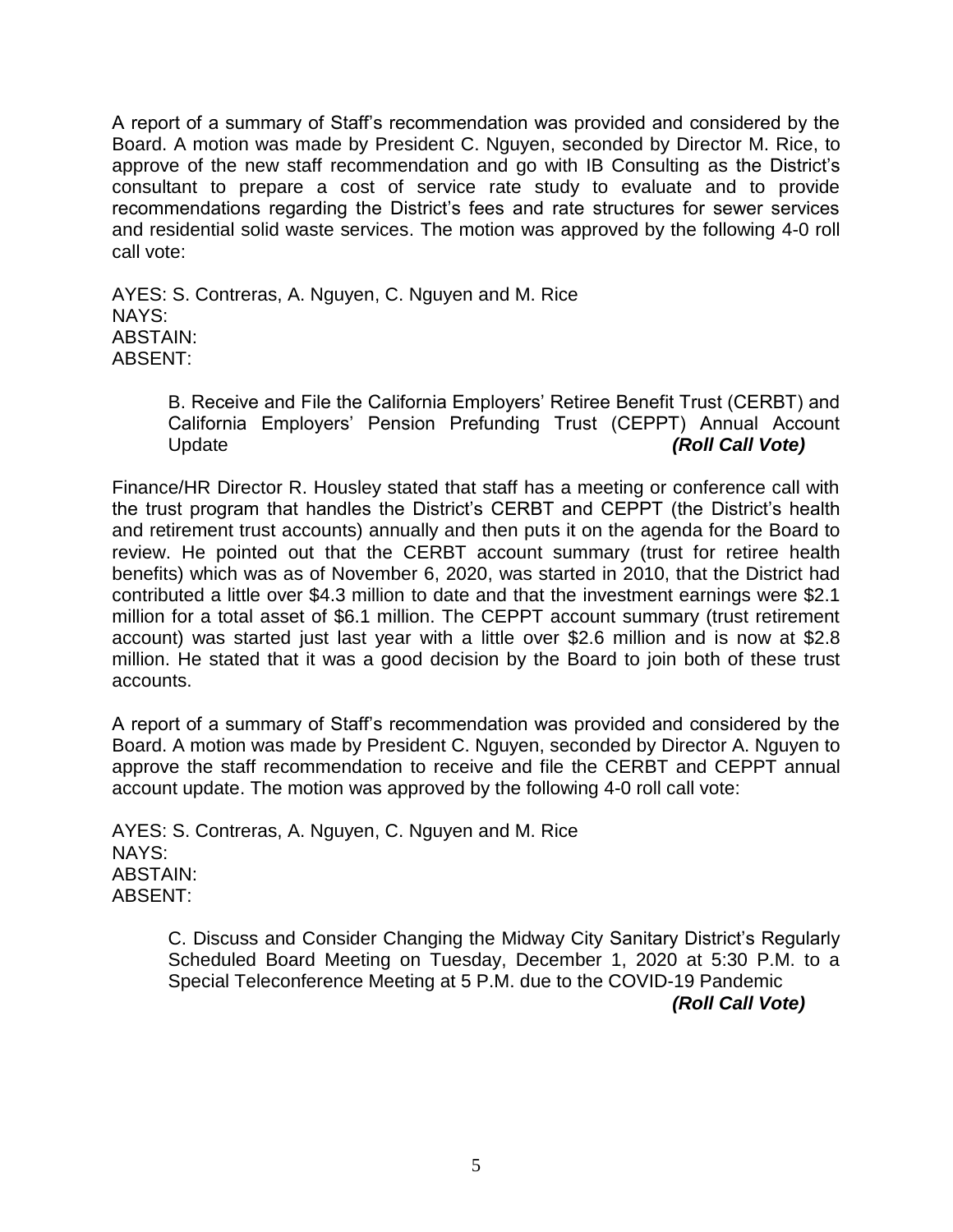A report of a summary of Staff's recommendation was provided and considered by the Board. A motion was made by President C. Nguyen, seconded by Director S. Contreras to approve changing the District's regularly scheduled Board meeting on Tuesday, December 1, 2020 at 5:30 P.M. to a special teleconference meeting at 5 P.M. due to the COVID-19 pandemic. The motion was approved by the following 4-0 roll call vote:

AYES: S. Contreras, A. Nguyen, C. Nguyen and M. Rice NAYS: ABSTAIN: ABSENT:

> D. Discuss the Midway City Sanitary District's Swearing In and Reorganization Meeting of the Board Scheduled for Friday, December 4, 2020 with Regard to the COVID-19 Pandemic *(Roll Call Vote)*

A report of a summary of Staff's recommendation was provided and considered by the Board. A motion was made by Director M. Rice, seconded by Director S. Contreras to have the District's newly elected and re-elected Board members sworn in individually prior to the meeting and have the reorganization meeting as a special teleconference meeting on Friday, December 4, 2020 at 1 P.M. The motion was approved by the following 4-0 roll call vote:

AYES: S. Contreras, A. Nguyen, C. Nguyen and M. Rice NAYS: ABSTAIN: ABSENT:

## **INFORMATIONAL ITEMS**

None

## **BOARD CONCERNS/COMMENTS**

Director S. Contreras congratulated President C. Nguyen on his re-election.

Director M. Rice congratulated President C. Nguyen and also to new incumbent Director T. Diep.

Director A. Nguyen congratulated the new Board members and thanked staff for the good job.

President C. Nguyen thanked everyone and stated that he was looking forward to the working with everyone for next four years.